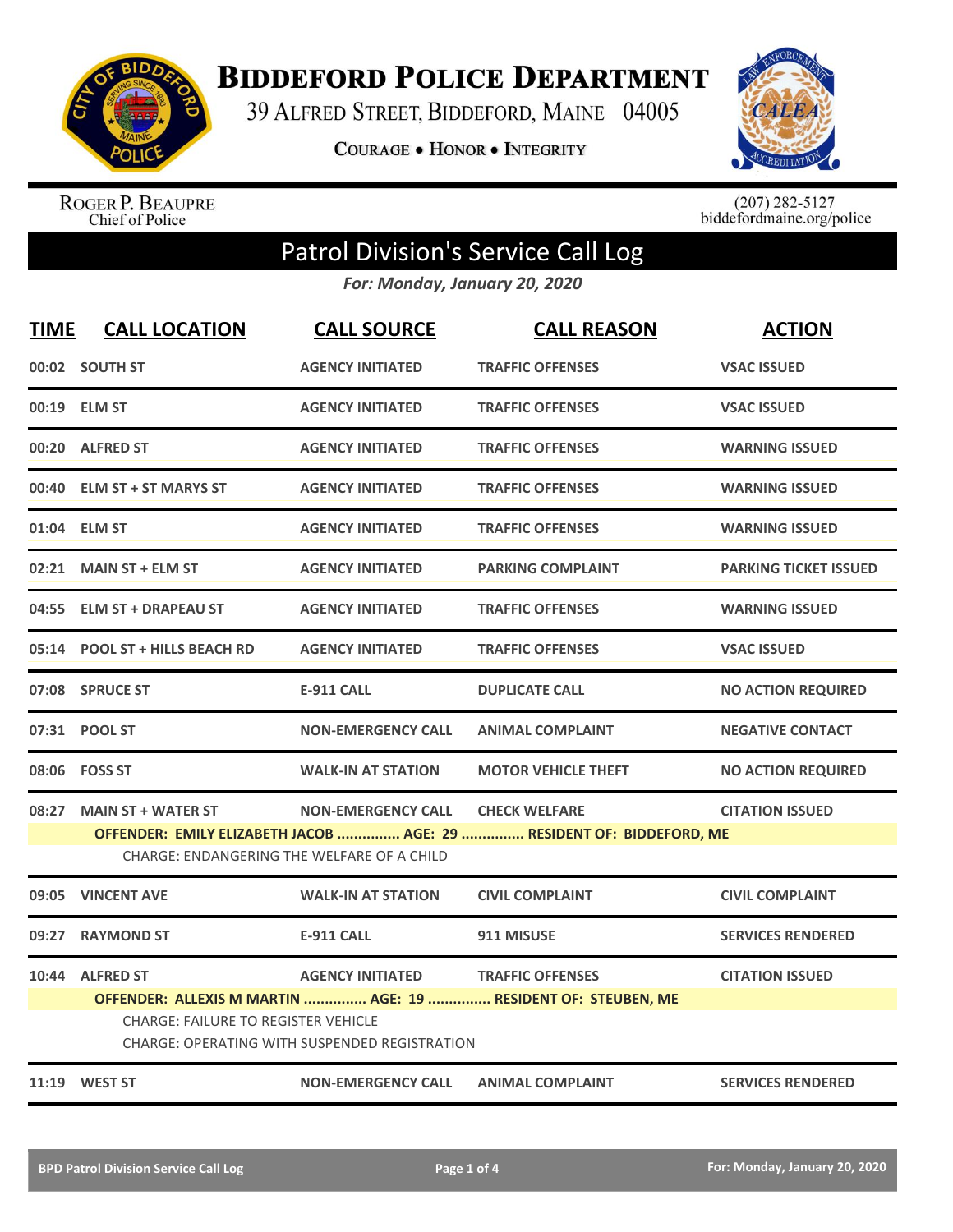| <b>TIME</b> | <b>CALL LOCATION</b>         | <b>CALL SOURCE</b>        | <b>CALL REASON</b>               | <b>ACTION</b>                |
|-------------|------------------------------|---------------------------|----------------------------------|------------------------------|
|             | 11:21 MEDICAL CENTER DR      | <b>E-911 CALL</b>         | 911 MISUSE                       | <b>NO ACTION REQUIRED</b>    |
|             | 11:29 CLEAVES ST             | <b>E-911 CALL</b>         | <b>ANIMAL COMPLAINT</b>          | <b>SERVICES RENDERED</b>     |
|             | 12:04 ALFRED ST              | <b>NON-EMERGENCY CALL</b> | <b>COURT ORDERED CHECK IN</b>    | <b>SERVICES RENDERED</b>     |
|             | 12:32 ELM ST + TRAVERS ST    | <b>AGENCY INITIATED</b>   | <b>TRAFFIC OFFENSES</b>          | <b>WARNING ISSUED</b>        |
|             | 12:33 PEARL ST               | <b>E-911 CALL</b>         | 911 MISUSE                       | <b>NO ACTION REQUIRED</b>    |
|             | 12:38 ELM ST                 | <b>NON-EMERGENCY CALL</b> | <b>CHECK WELFARE</b>             | <b>NEGATIVE CONTACT</b>      |
|             | 12:49 MEDICAL CENTER DR      | <b>E-911 CALL</b>         | 911 MISUSE                       | <b>NO ACTION REQUIRED</b>    |
|             | 12:51    FOSS ST             | <b>RADIO</b>              | <b>SEX OFFENDER REGISTRATION</b> | <b>SERVICES RENDERED</b>     |
|             | 13:01 ST MARYS ST            | <b>AGENCY INITIATED</b>   | <b>ALL OTHER</b>                 | <b>NEGATIVE CONTACT</b>      |
|             | 13:04 ELM ST                 | <b>AGENCY INITIATED</b>   | <b>ALL OTHER</b>                 | <b>NO VIOLATION</b>          |
|             | 13:05 SOUTH ST + CRESCENT ST | <b>AGENCY INITIATED</b>   | <b>TRAFFIC OFFENSES</b>          | <b>WARNING ISSUED</b>        |
|             | 13:06 BIDDEFORD GATEWAY CTR  | <b>NON-EMERGENCY CALL</b> | <b>SHOPLIFTING</b>               | <b>NO ACTION REQUIRED</b>    |
|             | 13:11 ELM ST                 | <b>AGENCY INITIATED</b>   | <b>ALL OTHER</b>                 | <b>NO VIOLATION</b>          |
|             | 13:14 MASON ST               | <b>AGENCY INITIATED</b>   | <b>ALL OTHER</b>                 | <b>NO VIOLATION</b>          |
|             | 13:23 UNION ST               | <b>AGENCY INITIATED</b>   | <b>SEX OFFENDER REGISTRATION</b> | <b>NEGATIVE CONTACT</b>      |
|             | 13:24 ALFRED ST              | <b>NON-EMERGENCY CALL</b> | <b>COURT ORDERED CHECK IN</b>    | <b>SERVICES RENDERED</b>     |
|             | 13:27 ALFRED ST              | <b>NON-EMERGENCY CALL</b> | <b>COURT ORDERED CHECK IN</b>    | <b>SERVICES RENDERED</b>     |
|             | 13:30 MAIN ST + WATER ST     | <b>NON-EMERGENCY CALL</b> | <b>DISABLED VEHICLE</b>          | <b>SERVICES RENDERED</b>     |
|             | 13:31 TAYLOR ST              | <b>AGENCY INITIATED</b>   | <b>ALL OTHER</b>                 | <b>NO VIOLATION</b>          |
|             | 13:46 WINTER ST              | <b>AGENCY INITIATED</b>   | <b>ALL OTHER</b>                 | <b>SERVICES RENDERED</b>     |
|             | <b>13:56 MAIN ST</b>         | <b>AGENCY INITIATED</b>   | <b>ALL OTHER</b>                 | <b>NO VIOLATION</b>          |
|             | 14:00 WESTMORE AVE           | <b>AGENCY INITIATED</b>   | <b>ALL OTHER</b>                 | <b>NO VIOLATION</b>          |
|             | <b>14:10 MAIN ST</b>         | <b>AGENCY INITIATED</b>   | <b>ALL OTHER</b>                 | <b>NEGATIVE CONTACT</b>      |
|             | 14:11 KING ST                | <b>AGENCY INITIATED</b>   | <b>SEX OFFENDER REGISTRATION</b> | <b>NO VIOLATION</b>          |
|             | 14:17 ELM ST + GRAYS LN      | <b>AGENCY INITIATED</b>   | <b>TRAFFIC OFFENSES</b>          | <b>WARNING ISSUED</b>        |
|             | 14:27 MAIN ST                | <b>RADIO</b>              | <b>PARKING COMPLAINT</b>         | <b>PARKING TICKET ISSUED</b> |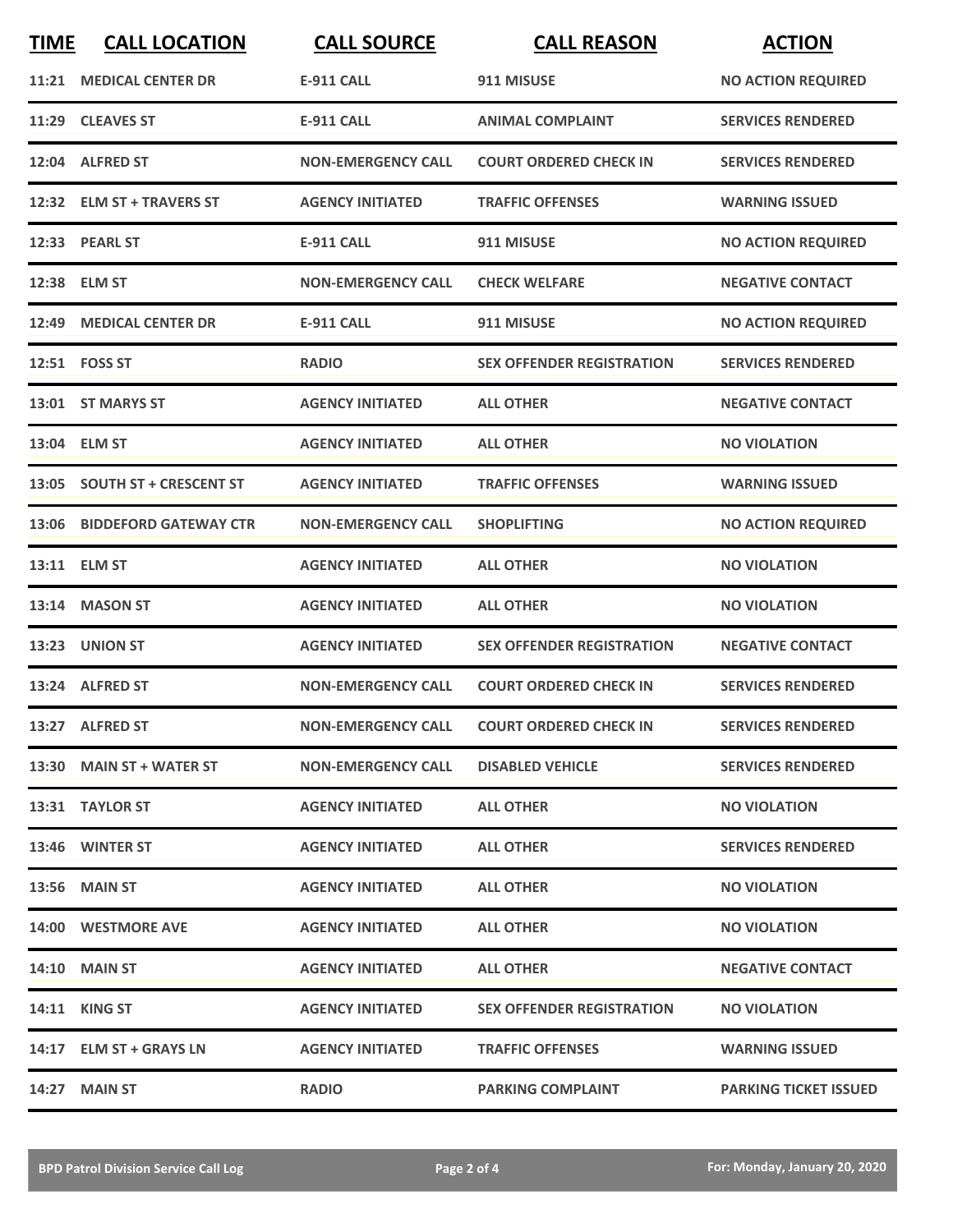| <b>TIME</b> | <b>CALL LOCATION</b>                                                                                                                           | <b>CALL SOURCE</b>                                                                                                        | <b>CALL REASON</b>                                                                | <b>ACTION</b>             |  |  |
|-------------|------------------------------------------------------------------------------------------------------------------------------------------------|---------------------------------------------------------------------------------------------------------------------------|-----------------------------------------------------------------------------------|---------------------------|--|--|
|             | 15:29 WELLSPRING RD                                                                                                                            | <b>AGENCY INITIATED</b>                                                                                                   | <b>TRAFFIC OFFENSES</b>                                                           | <b>NO ACTION REQUIRED</b> |  |  |
|             | 16:05 ALFRED ST                                                                                                                                | <b>NON-EMERGENCY CALL</b>                                                                                                 | <b>FRAUD (INSUFFICIENT FUNDS)</b>                                                 | <b>SERVICES RENDERED</b>  |  |  |
|             | 16:07 ELM ST                                                                                                                                   | <b>NON-EMERGENCY CALL</b>                                                                                                 | <b>FIGHTS</b>                                                                     | <b>SERVICES RENDERED</b>  |  |  |
|             | 16:09 ELM ST                                                                                                                                   | <b>WALK-IN AT STATION</b>                                                                                                 | <b>CIVIL COMPLAINT</b>                                                            | <b>CIVIL COMPLAINT</b>    |  |  |
|             | 16:17 BARRA RD + ALFRED ST                                                                                                                     | <b>AGENCY INITIATED</b>                                                                                                   | <b>DOMESTIC COMPLAINTS</b>                                                        | <b>REPORT TAKEN</b>       |  |  |
|             | 16:19 ELM ST                                                                                                                                   | <b>NON-EMERGENCY CALL</b>                                                                                                 | <b>WARRANT ARREST</b>                                                             | <b>ARREST(S) MADE</b>     |  |  |
|             | OFFENDER: TIMOTHY LIBBY  AGE: 34  RESIDENT OF: SOUTHPORTLAND, ME<br>CHARGE: THEFT BY UNAUTHORIZED TAKING OR TRANSFER<br>CHARGE: WARRANT ARREST |                                                                                                                           |                                                                                   |                           |  |  |
|             | 16:20 FORTUNES ROCKS RD + POOL ST AGENCY INITIATED                                                                                             |                                                                                                                           | <b>TRAFFIC OFFENSES</b>                                                           | <b>WARNING ISSUED</b>     |  |  |
|             | 16:55 ELM ST                                                                                                                                   | <b>AGENCY INITIATED</b>                                                                                                   | <b>TRAFFIC OFFENSES</b>                                                           | <b>VSAC ISSUED</b>        |  |  |
|             | 17:06 ST MARYS ST                                                                                                                              | <b>WALK-IN AT STATION</b>                                                                                                 | <b>THEFT</b>                                                                      | <b>REPORT TAKEN</b>       |  |  |
|             | 18:13 SOUTH ST                                                                                                                                 | <b>AGENCY INITIATED</b>                                                                                                   | <b>PRO-ACTIVE DV RESPONSE TEAM</b>                                                | <b>NEGATIVE CONTACT</b>   |  |  |
|             | 18:30 ELM ST                                                                                                                                   | <b>AGENCY INITIATED</b>                                                                                                   | <b>PRO-ACTIVE DV RESPONSE TEAM</b>                                                | <b>NEGATIVE CONTACT</b>   |  |  |
|             | 18:44 SUMMER ST                                                                                                                                | <b>AGENCY INITIATED</b>                                                                                                   | <b>PRO-ACTIVE DV RESPONSE TEAM</b>                                                | <b>NO VIOLATION</b>       |  |  |
|             | 18:47 ALFRED ST                                                                                                                                | <b>AGENCY INITIATED</b>                                                                                                   | <b>TRAFFIC OFFENSES</b>                                                           | <b>WARNING ISSUED</b>     |  |  |
|             | 19:09 HIGH ST                                                                                                                                  | <b>AGENCY INITIATED</b>                                                                                                   | <b>PRO-ACTIVE DV RESPONSE TEAM</b>                                                | <b>NO VIOLATION</b>       |  |  |
|             | 19:26 ELM ST                                                                                                                                   | <b>AGENCY INITIATED</b>                                                                                                   | <b>DRUG</b><br>OFFENDER: KEITH A MACDONALD  AGE: 29  RESIDENT OF: SCARBOROUGH, ME | <b>ARREST(S) MADE</b>     |  |  |
|             | <b>CHARGE: FALSIFYING PHYSICAL EVIDENCE</b><br><b>CHARGE: VIOLATING CONDITION OF RELEASE</b>                                                   | CHARGE: REFUSING TO SUBMIT TO ARREST OR DETENTION, PHYSICAL FORCE<br><b>CHARGE: UNLAWFUL POSSESSION OF SCHEDULED DRUG</b> |                                                                                   |                           |  |  |
|             | 19:45 HIGH ST                                                                                                                                  | <b>AGENCY INITIATED</b>                                                                                                   | <b>PRO-ACTIVE DV RESPONSE TEAM</b>                                                | <b>NO VIOLATION</b>       |  |  |
|             | 20:35 BUZZELL RD                                                                                                                               | <b>E-911 CALL</b>                                                                                                         | 911 MISUSE                                                                        | <b>SERVICES RENDERED</b>  |  |  |
|             | 20:37 POOL ST                                                                                                                                  | <b>AGENCY INITIATED</b>                                                                                                   | <b>TRAFFIC OFFENSES</b>                                                           | <b>VSAC ISSUED</b>        |  |  |
|             | 21:55 SOUTH ST                                                                                                                                 | <b>NON-EMERGENCY CALL</b>                                                                                                 | <b>SUSPICION</b>                                                                  | <b>SERVICES RENDERED</b>  |  |  |
|             | 22:33 ALFRED ST + MT VERNON ST                                                                                                                 | <b>AGENCY INITIATED</b>                                                                                                   | <b>TRAFFIC OFFENSES</b>                                                           | <b>WARNING ISSUED</b>     |  |  |